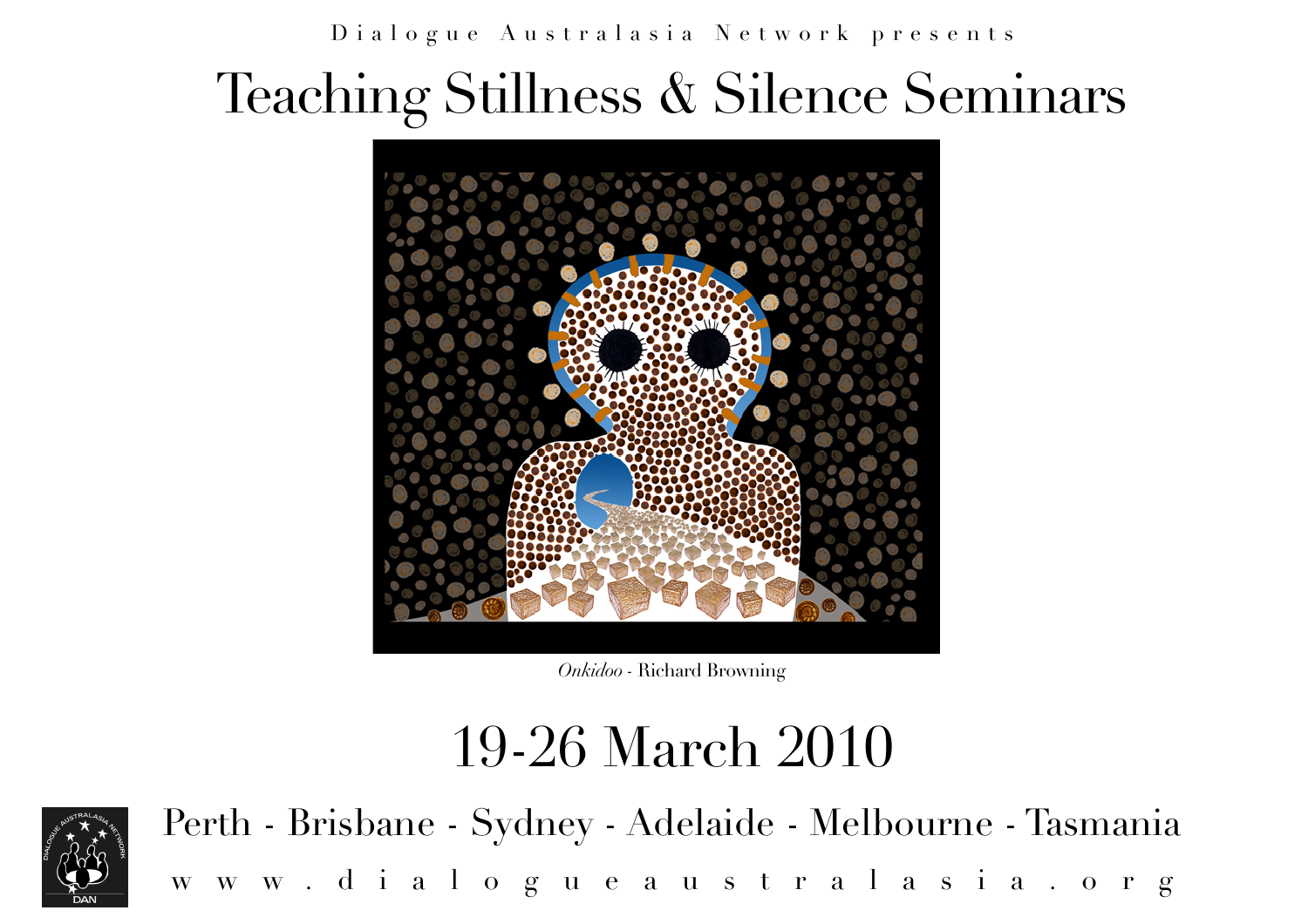## Teaching Stillness & Silence

*We progress by stopping* - Meister Eckhart

Almost everything that students experience today inhibits their journey inward towards stillness and silence. The world suggests the solution to this restlessness lies outside of oneself in the pursuit of a bigger and more exciting life. Students are therefore often overstimulated, and as result, may lose a sense of their own personal wholeness and a capacity to engage fully with the world as balanced human beings. It is vital that education responds to such challenges by presenting and teaching an alternative way of being. We want you to consider a new learning and a new imagination for our students that locates the teaching of stillness and silence within each person at the heart of education.

In these practical seminars, Ernie Christie and Richard Browning offer complementary approaches to Teaching Stillness and Silence for Teachers of all Years, Chaplains and Teachers of Religious Education & Values.

#### **Part 1: Teaching Christian Meditation to Children - Ernie Christie**

\* A rationale for Stillness & Silence \* The contemplative tradition: Meditation as an inclusive, educational, spiritual practice \* A practical experience of Christian Meditation \* Fruits of Stillness & Silence

#### **Part 2: Icons, Metaphor and Artful Play in the Classroom - Richard Browning**

\* Drinking in imagination: An affirmation of the childhood inclination

\* A meditation on time using the Onkidoo Icon

\* Spontaneous explorations of metaphor and nude drawings of the Tree of Life

Participants should expect intelligent contemplation, unhurried participation and creative reflection. The content is applicable across a wide range of student age groups and in Part 2, has its origins within a middle school demographic.

For more detailed seminar information see: [www.dialogueaustralasia.org](http://www.dialogueaustralasia.org)

**Ernie Christie** is Deputy Director of the Catholic Education Office for the Diocese of Townsville with a teaching career spanning 28 years. Meeting Fr Laurence Freeman (Director of the World Community for Christian Meditation) sparked an interest in and led to a passion for a contemplative way of being in the Christian tradition. Ernie has since been a meditator for more than 12 years and is committed to teaching the practice to children. In what is a world-first, Ernie has developed and implemented a systematised practice of Christian Meditation in all 31 Catholic schools in the Diocese of Townsville. In his book, *Coming Home: A Guide to Teaching Christian Meditation to Children*, Ernie has provided a guide to training teachers in delivering this ancient practice in the classroom, with excellent and inspiring results.

#### *'Meditation is prayer of the heart'*

**Richard Browning** is Director of Community at Radford College, Canberra where he is responsible for the development of the ethos and values culture of the school and RAS, the programme of awareness and service that provides the arena for students to be deeply involved in the issues that shape our time. An activist of the imagination, story teller and artist, Richard's chief work is the provocation of another's imagination, achieved best through the art of listening. Richard has led Retreats for Anglican School Principals and presented a remarkable workshop at the 2009 DAN Conference, after which one delegate commented, 'Richard should be cloned and given to every school.' Having such a large and noisy man teach stillness and silence might seem a little mischievous. However, having such an unlikely model of inner stillness should encourage any teacher who recognises the link between the affective and deep, life long learning.

*'Listening is oxygen for ideas and the ground for respect.'*